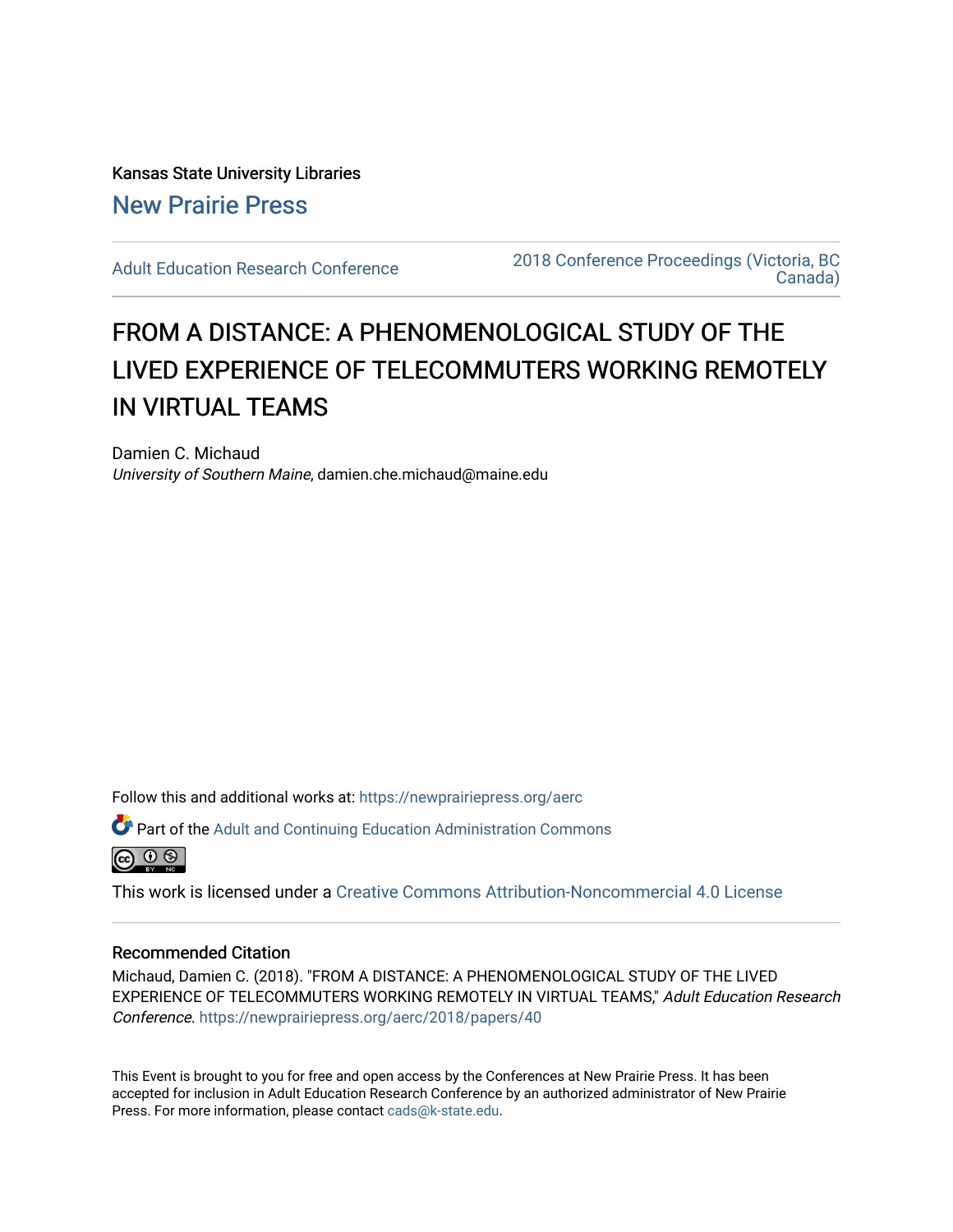# **From a Distance: A Phenomenological Study of the Lived Experience of Telecommuters Working Remotely in Virtual Teams**

Damien Che Michaud University of Southern Maine

**Abstract:** In this paper, the social and emotional experience of telecommuters working remotely in interdependent virtual teams is explored through a phenomenological inquiry into participants' lived experiences. The problem this study addresses is a lack of understanding about the process by which individuals subjectively experience remote work in virtual teams. The research methodology for this study is qualitative—drawing data from interviews of 10 participants. The participants for this study represented a variety of industries and organizations. They were telecommuters who worked remotely more than 80% of the time, had a minimum of one year's experience, and collaborated with others to develop a shared work product. Data analysis surfaced the two major themes of the social and the emotional experience of participants, as well as subthemes that identify contextual, structural, and personal factors that shaped their experiences.

**Keywords:** Telecommuting, Virtual Teams, Workplace Learning

There is a fundamental change occurring in the modern workplace, and it involves a new conception of time and place enabled by technology. This is a disruptive development with wide ranging personal, social, and economic implications for the modern workforce (Gajendran & Harrison, 2007). In fact, one-third of American workers would choose a virtual work arrangement over a pay raise (Snyder, 2012). Statistics highlight that the "how" and "where" of work are altering at an accelerating pace, driven by the preferences of employees seeking more flexible work arrangements (Brotherton, 2012). In the context of broader economic trends, globalization, and the pace of technological innovation and application, we are quite simply witnessing the decoupling of work from time and place (Pyoria, 2011).

The purpose of this study was to increase knowledge and understanding of the lived experience of telecommuters working remotely in virtual teams with a focus on the social and emotional dimensions of the experience. The literature has identified many personal, economic, and social benefits for telecommuting (Allen et al., 2015). The trends are undeniable, and it is no longer a question of "if" telecommuting will become more prevalent, but "how" it will impact individuals and organizations, and how best to capitalize on its revolutionary possibilities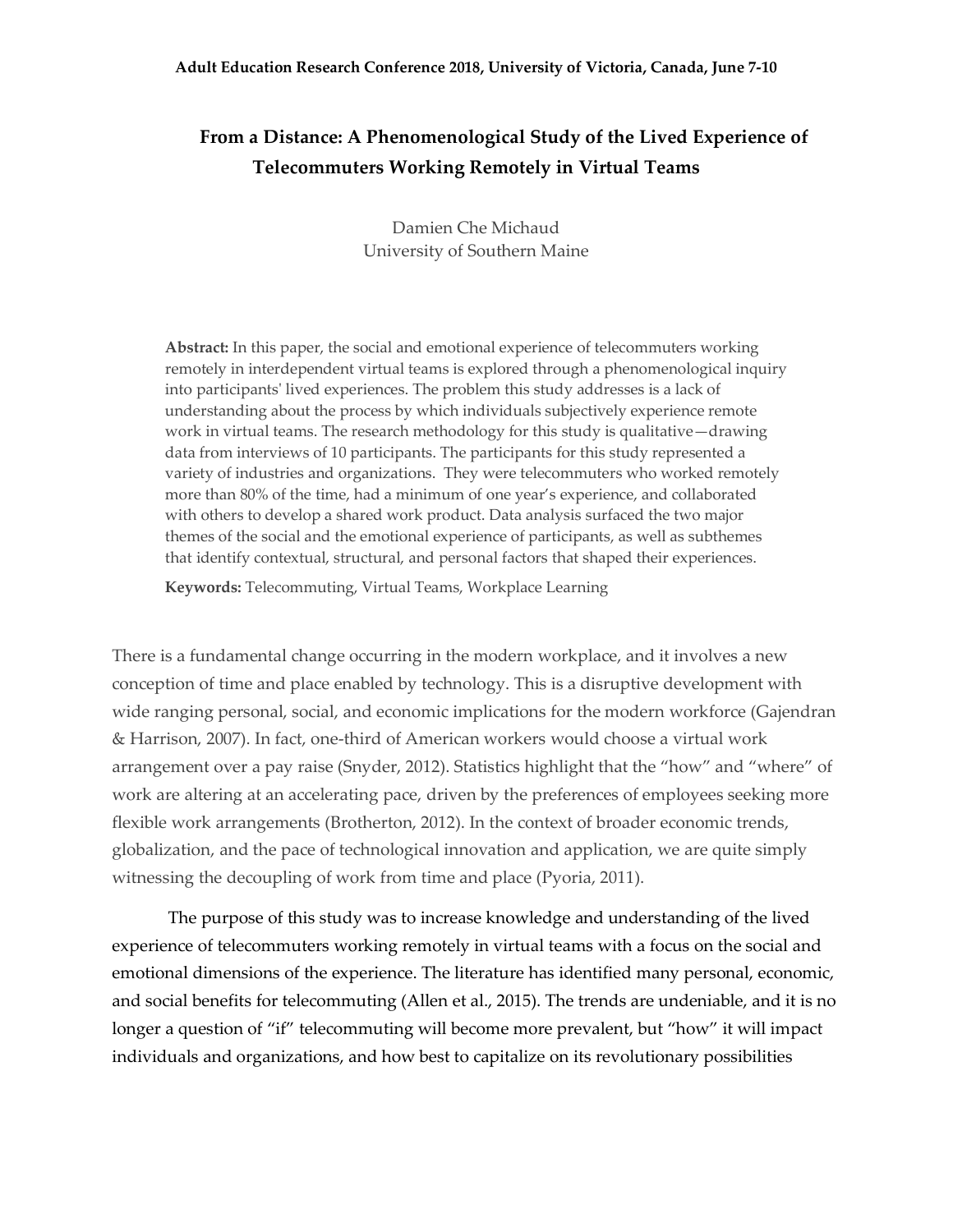(Gilson et al., 2014). This study was shaped by the major research question: What is the social and emotional experience of working remotely in interdependent virtual teams?

#### **Related Literature**

Whether telework, remote work, distance work, or virtual work, all of the various labels placed on work that takes place at a distance from a central office and through technology have attempted to define a phenomenon that is both a context and an aspect of modern work (Bélanger, Watson-Manheim, & Swan, 2013). Two main bodies of literature are relevant to understanding what is currently known about the experience of the phenomena of telecommuting and virtual teams.

Firstly, multi-disciplinary academic research literature addressing the experience of telecommuting. The literature for telecommuting was organized into the following themes: factors in telecommuting work environment, computer-mediated communication, and presence. Secondly, multi-disciplinary academic research literature addressing virtual teams.

The following themes emerged in the review of literature: virtual team structure and process, teamwork and coordination, team technology, management and leadership for virtual teams, and team experience**.**

In spite of broad interest in the topics of telecommuting and virtual teams, from a diversity of disciplines ranging from Management Science to Psychology, there is a surprising lack of attention paid to the lived experience of remote workers, and rarely are their actual voices captured. While the literature identifies correlates and factors relating to effective telecommuting and collaboration in virtual teams, the lived experience of individuals as they actually experience the process is conspicuously absent.

This study sought to fill that gap, and increasing understanding of how individuals experience the personal, emotional, behavioral, social, and environmental factors in the context of telecommuting and teamwork. But also how they perceive individual and team factors, the emotional and social experience, their personal and workplace identities, and their experience of periods of being with coworkers through technology and the virtual workplace. In order to frame the experience, and analyze how individuals make meaning, two frameworks provided important constructs for this study.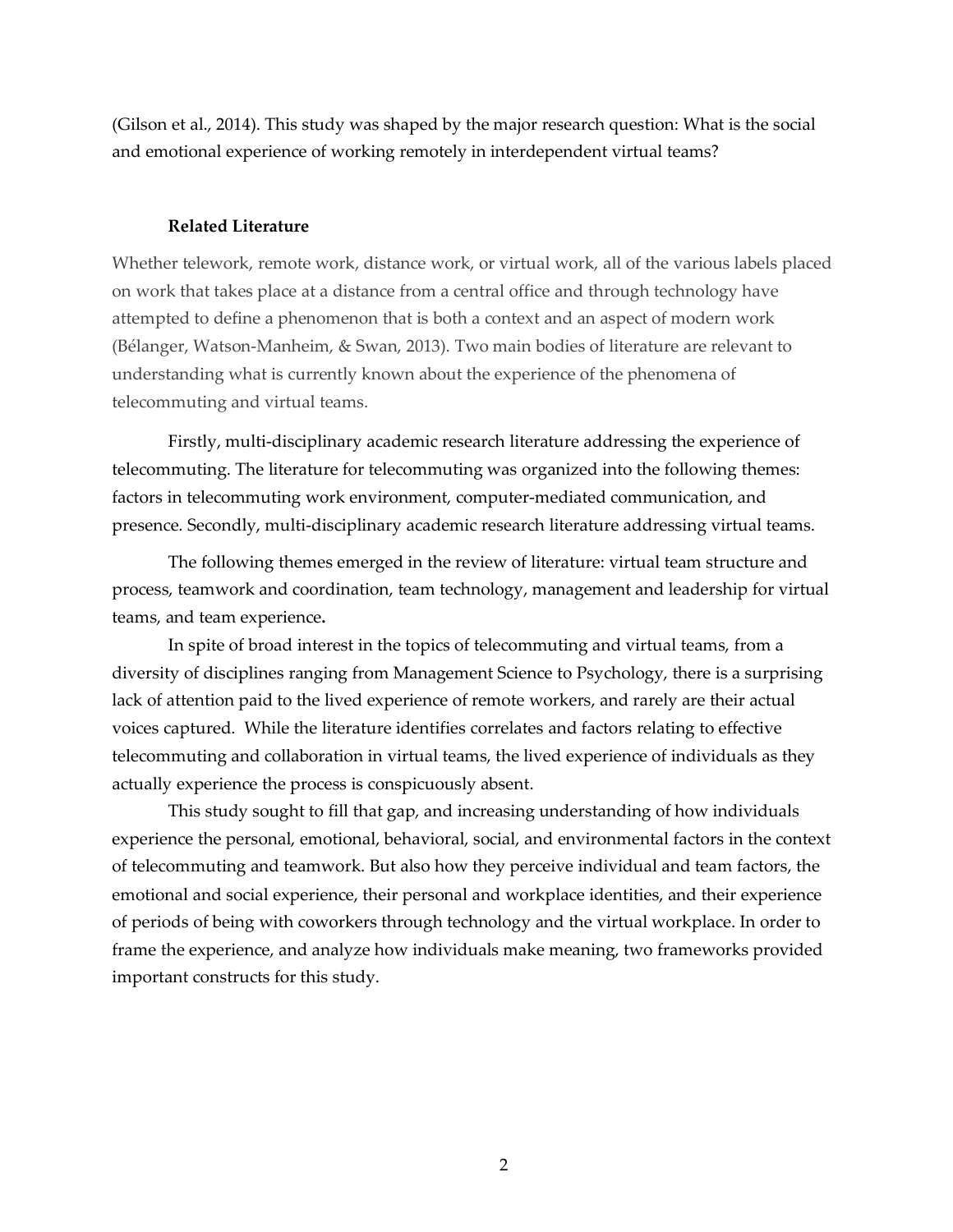#### **Conceptual Framework**

The conceptual framework for this research study is based on the Learning in Work Life model (Illeris, 2011) and the Being There for the Online Learner model developed by Lehman and Conceição (2010). Both helped to frame the purpose of the study, its research question, and the phenomenon under investigation. Various frameworks are helpful for conceptualizing how individuals experience the unique context of virtual teams, and help identify critical factors for analysis (Curseu, 2006; Kreijns, Kirschner, & Vermeulen, 2013; Lin, Chiu, & Tsai, 2010; Lu, Xiang, Wang, & Wang, 2011). The frameworks range from broadly applicable psychological frameworks to those very specific and particular to the factors relevant to the experience of telecommuting and learning in virtual teams. The Learning in Work Life model (Illeris, 2011) and Being There for the Online Learner model (Lehman & Conceição, 2010) provided factors applicable to the lived experience of telecommuting and working in virtual teams which created a framework for analytically separating the dynamic and interdependent components of the experience.

The meanings of the experience of remote work in virtual teams were analyzed in relation to their perception of presence in the virtual environment. Employing the Being There for the Online Learner Model to analyze the experience of the telecommuters in this study provided critical insights into how the experience of presence was shaped by the modes and directly related to how they made meaning of the virtual work environment.

When coupled with the Learning in Work Life Framework, the Being There for the Online Learner model identified personal, behavioral, and environmental factors, combined with attention, emotion, comprehension, and behavioral interdependence, all of which contribute to and shape the meanings that participants construct for the experience of working remotely in virtual teams.

In the case of telecommuters, work life becomes more entwined with personal life, and the elements of work identity and personal identity are more fluid. Interaction is constrained by time and distance, and factors such as family and home are more salient (Sieben, 2007). The model provides a structure to analytically separate social and individual level factors involved in the social and emotional experience of telecommuting and working in virtual teams.

#### **Research Design**

Following Creswell (2012), the methodology for this study is shaped by a constructivist worldview, the problem identified, and an analysis of extant literature. In addition, the research question formulated is consistent with a qualitative methodology as the emphasis is on the

3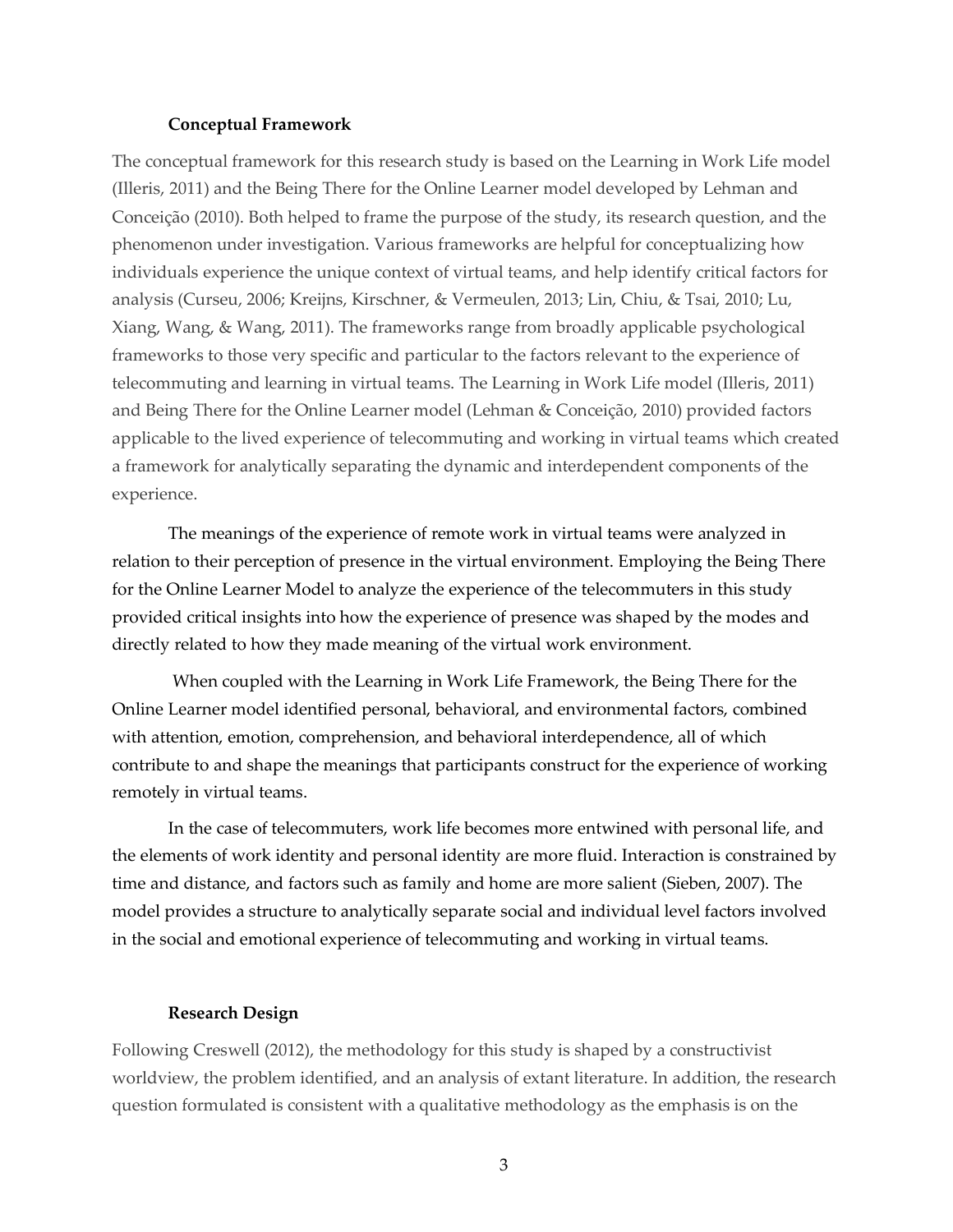lived experiences, perceptions, and meanings created by the participants. Focusing strictly on the perceptions of the participants, this study was interested in uncovering meanings, and assumed a phenomenological approach.

Moustakas (1994) frames the phenomenological approach as a return to experience in order to obtain comprehensive descriptions that provide the basis for a reflective structural analysis that capture the essences of the experience. The central phenomenon under investigation is telecommuters' experience of working remotely and in virtual teams from the perspective of the participants themselves.

This research employed purposive sampling, identifying individuals that satisfied the criteria of telecommuting intensity (80%+), responsibility for a collaborative work product, and experience level (>1 year).

The data collected for this study were textual, presenting description, themes, and findings from interview transcripts. Data analysis was discovery-oriented, moving from a thorough review of the data, to organization of the data into themes and meanings, and finally to interpretation and synthesis. The intention of this research was to allow patterns and meanings to emerge from the faithful description and analysis of individual subjective experience.

#### **Discussion**

Key findings paint a complex picture of the day-to-day work-life of telecommuters in which telecommuting is not as much about where and when people work, as about how they get work done, echoing the contention of Belanger, Watson-Manheim, and Swan (2013) that telecommuting is both a context and an aspect of work. The social experience was at once isolating and empowering, and shaped by communication infrastructure, opportunities for social interaction, and the collective norms and expectations of coworkers. The emotional experience was characterized by a melding of identities both personal and professional along with modes of presence that transported participants into a virtual space.

The social experience of working remotely in interdependent virtual teams was the first theme to emerge in the analysis of the data. The social experience reflected the dynamic interaction of the individual with the environment and coworkers. In the unique context of telecommuting, the social experience was particularly salient for the participants in the study. Where participants reported that social dimensions were more or less taken for granted in colocated work, they became increasingly significant when individuals are separated in time and

4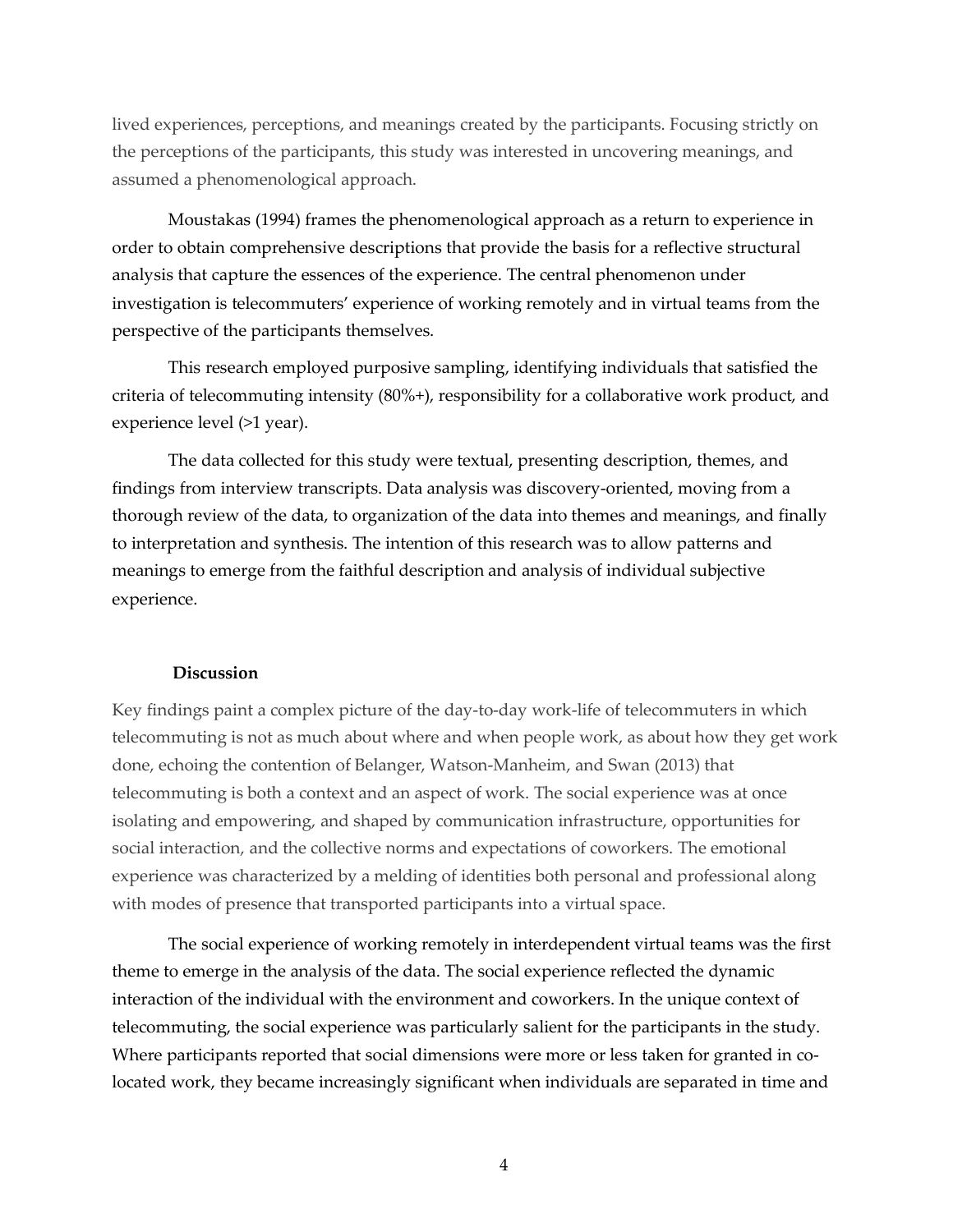space from their team members. The external social level of the experience of telecommuting working in virtual teams consists of two environmental factors in dynamic relationship to each other. On the one hand, there is a technical-organizational environment. On the other hand, there is the social structures of the telecommuting environment. In order to analytically separate the dynamic components of the social experience, subthemes, and connected elements were identified from the participant's perceptions and lived experiences.

The emotional experience of participants in this study related to how individuals subjectively processed thoughts and feelings, and made meaning of their work as telecommuters. It was intimately linked to their personal identities, their backgrounds, experience, and reasons for seeking out a remote work arrangement. With the exception of one participant, each telecommuter in this study had actively chosen the work arrangement for a variety of personal, family, and quality of life reasons.

The following five findings were common to the experience of telecommuting and working in virtual teams for the participants in this study:

- 1. Telecommuters perceive time as an elastic, boundless aspect of how they work.
- 2. Telecommuters perceive increased effectiveness as a result of their work arrangements.
- 3. Individual initiative mediates the challenges of the social and emotional experience of telecommuting.
- 4. The social and emotional experience of telecommuting in virtual teams is impacted by the perception of others.
- 5. The emotional experience of presence is enhanced by informal interactions.

The findings for this study highlight factors of the social and emotional experience of telecommuting and working in virtual teams that deserve additional attention in the context of the modern, knowledge-based, technologically enhanced workplace. Implications of this study apply to individuals, organizations, and society.

## **Implications**

Though the findings and interpretations of this study are not generalizable, they highlight factors of the social and emotional experience of telecommuting and working in virtual teams that deserve additional attention in the context of the modern, knowledge-based, technologically enhanced workplace. Implications of this study apply to individuals, organizations, and society.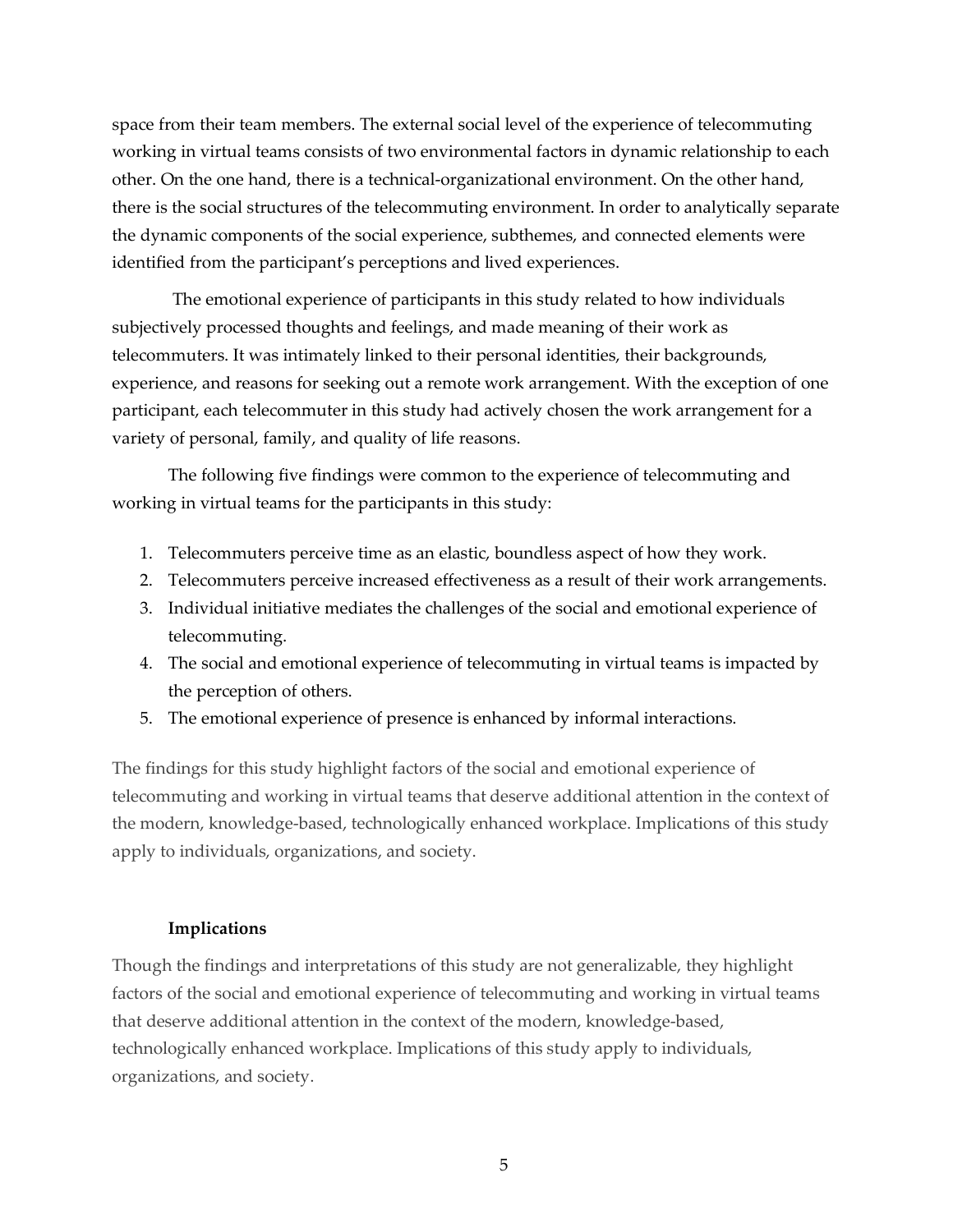Technology has provided modern workers with unique and unprecedented opportunities for flexibility in their work lives. Telecommuting is no longer an aberration, or passing fad, it represents a fundamental change in how, when, and where people work. But it represents so much more for the participants in this study. It represents an opportunity to take control of their personal and home lives, while also succeeding in their careers.

Organizations can analyze and identify jobs that are particularly suited to the virtual environment, with an emphasis on outcomes over process. Training specific to the context of telecommuting and virtual teaming can reduce ambiguity and provide telecommuters with a set of skills that will allow them to prosper in the work arrangement. Training interventions can increase telecommuters' confidence and perceptions of self-efficacy, leading to improved performance (Staples, Hulland, & Higgins, 1999).

Organizations should also focus on the technological and communication infrastructure provided to telecommuters. Providing multiple platforms and reliable networks can reduce anxiety and support telecommuters in their day-to-day activities. This should include attention to social affordance, and creating opportunities and spaces in which telecommuters can interact socially and communicate informally, building trust and cohesion.

Participants in this study reflect a narrow slice of a much larger and expanding trend toward a new conception of working life. As a society, we are witnessing a fundamental change in how people work and live. In the new conception, time and place decrease in relevance, and a new set of skills grow in importance. These new skills relate to the use of technology to complete work, and the ability to learn and change as the context for working life alters. These trends underscore the importance of education for 21<sup>st</sup> century skills and support for continuing and lifelong learning.

But telecommuting is also a piece of a thoroughgoing change in how people learn and interact. Virtual worlds and spaces that exist through digital technology have the power to shape how we interact and understand one another, and how we experience being together and projecting ourselves and our personalities into a virtual space. Technology is breaking boundaries and flattening the world with each new development. It is critical that we understand these changes and how they will alter our basic understanding of ourselves and our communities, and that we take full advantage of the opportunities it affords while striving to ensure equity, and guarding against the potential of our work identities to invade all parts of our lives.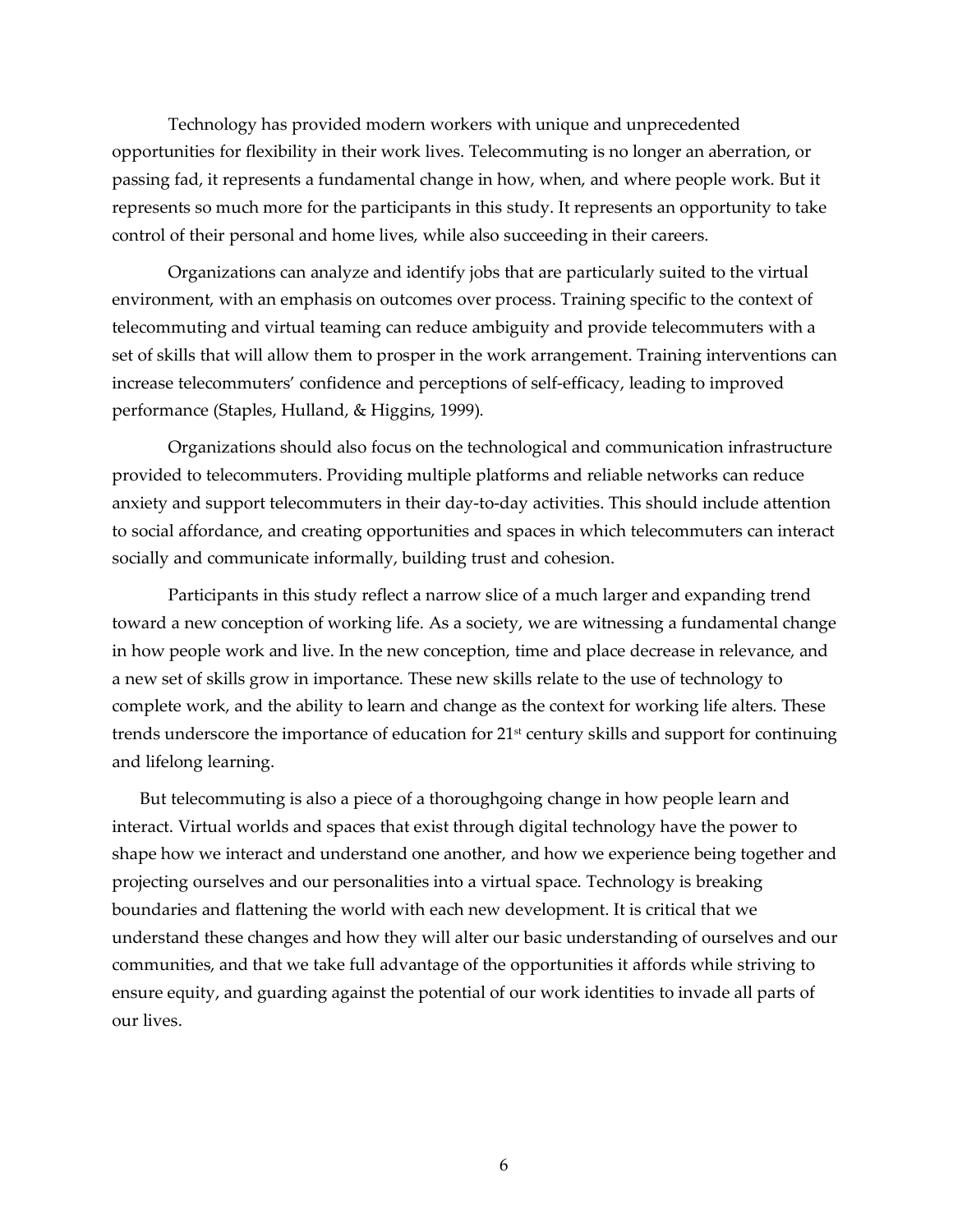#### **References**

- Allen, T. D., Golden, T. D., & Shockley, K. M. (2015). How effective is telecommuting? assessing the status of our scientific findings. *Psychological Science in the Public Interest, 16*(2), 40-68.
- Bélanger, F., Watson-Manheim, M. B., & Swan, B. R. (2013). A multi-level socio-technical systems telecommuting framework. *Behaviour & Information Technology*, 32: 1257-1279.
- Brotherton, P. (2012). *Alternative workplace programs are on the rise: Organizations adopting alternative work arrangements are finding they not only can reduce costs but can drive employee engagement as well* American Society for Training & Development, Inc.
- Creswell, J. W. (2012). *Educational research: Planning, conducting, and evaluating quantitative*  research (4<sup>th</sup> ed.). New Jersey, NJ: Pearson Education Inc.
- Cummings, J. N., & Haas, M. R. (2012). So many teams, so little time: Time allocation matters in geographically dispersed teams. *Journal of Organizational Behavior*, 33: 316-341.
- Gajendran, R. S., & Harrison, D. A. (2007). The good, the bad, and the unknown about telecommuting: Meta-analysis of psychological mediators and individual consequences. *Journal of Applied Psychology, 92*(6), 1524-1541.
- Gilson, L., Maynard, M., Young, N., Vartiainen, M., & Hakonen, M. (2014). Virtual Teams Research: 10 Years, 10 Themes, and 10 Opportunities. *Journal of Management,* 1313-1337.
- Illeris, K. (2004). A Model for Learning in Working Life. *Journal of Workplace Learning*, 16(8), 431- 441.
- Kreijns, K., Kirschner, P. A., & Vermeulen, M. (2013). Social aspects of CSCL environments: A research framework. *Educational Psychologist, 48*(4), 229-242.
- Lehman, R. M., & Conceição, S. C. O. (2010). Creating a sense of presence in online teaching: How to" be there" for distance learners. San Francisco, CA: Jossey-Bass.
- Lin, C. P., Chiu, C. K., Joe, S. W., & Tsai, Y. H. (2010). Assessing online learning ability from a social exchange perspective: A survey of virtual teams within business organizations. *International Journal of Human-Computer Interaction*, 26: 849-867.
- Lu, Y., Xiang, C., Wang, B., & Wang, X. (2011). What affects information systems development team performance? an exploratory study from the perspective of combined sociotechnical theory and coordination theory. *Computers in Human Behavior*, 27(2), 811-822.
- Moustakas, C. E. (1994). *Phenomenological research methods*. Thousand Oaks, Calif: Sage.
- Sieben, B. (2007). Doing research on emotion and virtual work: A compass to assist orientation. *Human Relations, 60*(4), 561-580. Retrieved from https://ezproxy.lib.uwm.edu/login?url=http://search.proquest.com/docview/231405427?a ccountid=15078
- Snyder, K. (2012). Enhancing telework: A guide to virtual leadership. *Public Manager, 41*(1), 11- 14.